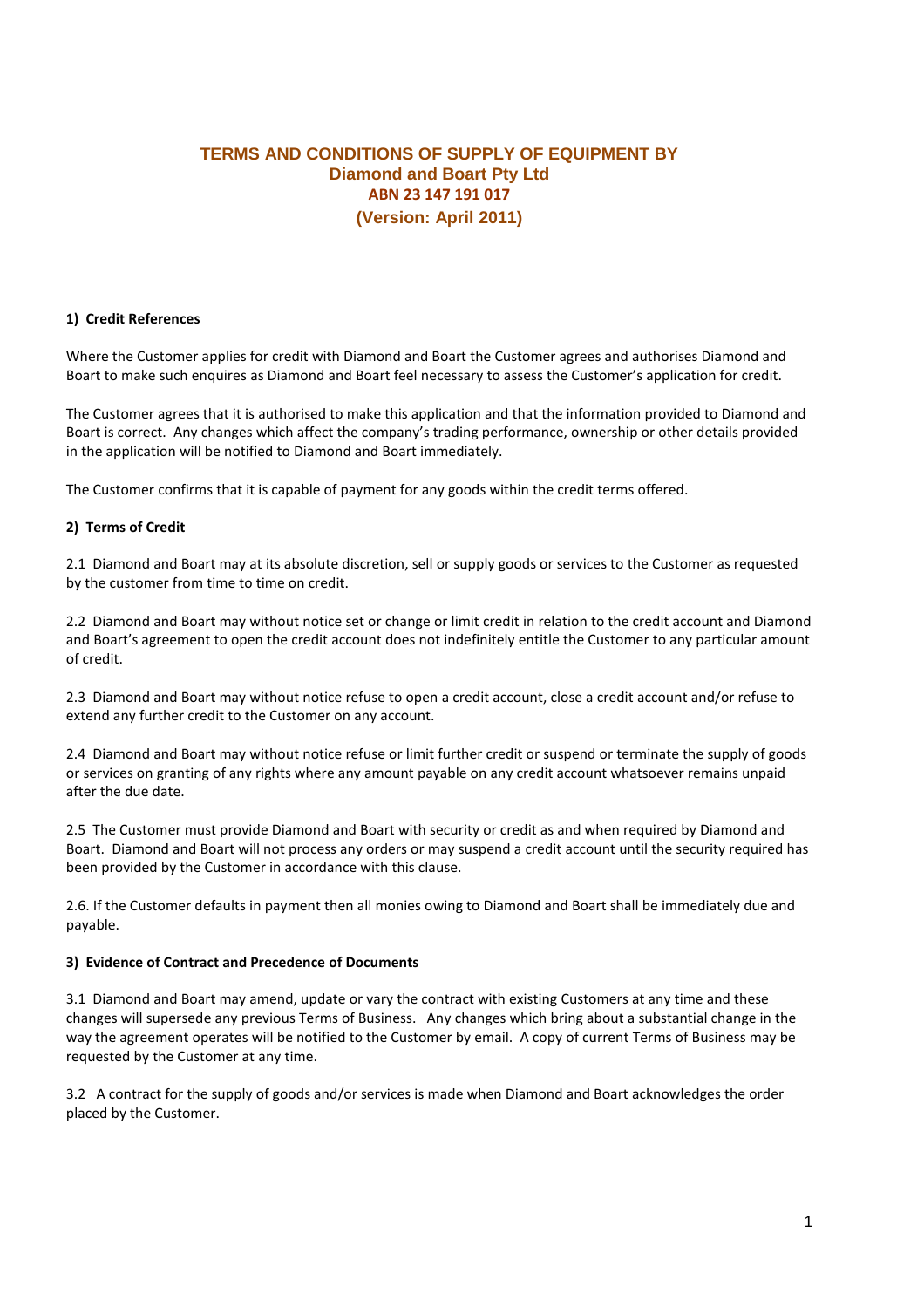# **4) Delivery and Risk**

4.1 Time for delivery of goods and/or services is estimated in good faith and while every effort is made to meet an estimated delivery date Diamond and Boart will not be liable for any loss incurred as a result of delay or failure to make any supply of goods and services.

4.2 The Customer must notify Diamond and Boart in writing within seven (7) days of receipt of the goods of any damage, shortage or mis-supply of the goods. If the Customer does not notify Diamond and Boart within such time period the Customer is deemed to have accepted the goods unconditionally.

4.3 Returns – incorrect orders. if goods are ordered in error then a credit must be pre-agreed with Diamond and Boart before return. Freight will be paid for by the Customer. Returns must be made within 21 days of receipt and no credit note will be issued until the goods have been received in good order by Diamond and Boart. Goods must be returned in the same condition as they were despatched and must not have been used.

4.4. Returns – faulty goods. If the goods can be shown to be faulty then Diamond and Boart will at their discretion replace the goods or issue a credit note. The cost for the return of the goods will ultimately be covered by Diamond and Boart. Goods must be returned within 30 days, or within 14 days of first use (at the discretion of Diamond and Boart). Credit notes will not be issued by Diamond and Boart until the goods are returned and it can be shown that the goods are in fact faulty. In all circumstances faulty goods should be reported by email as soon as possible, with a clear description of the problem and the conditions that were in place at the time the goods were being used.

# **5) Price and Payment**

5.1 Unless otherwise stated all prices are quoted ex-works and do not include freight, insurance or taxes.

5.2 Diamond and Boart will invoice the Customer upon delivery of goods and services. The Customer will pay the whole amount of any debit balance shown on an invoice on the due date without any set-off. The Customer agrees that if the amount payable is not paid by the due date Diamond and Boart shall be entitled to charge and recover interest at a rate of 1.5% per month or part thereof on the amount overdue.

5.3 The Customer agrees to indemnify and keep indemnified Diamond and Boart against any costs incurred by Diamond and Boart in connection with the Customer's failure to pay on the due date to include but not limited to legal fees on an indemnity basis and debt collection fees.

# **6) Retention of Title**

6.1 Diamond and Boart and the Customer expressly agree that the legal and equitable title in any Goods sold and delivered by Diamond and Boart to the Customer shall not pass to the Customer until the Amount Payable for the Goods has been paid in full and the funds are cleared. Until that time the Customer may sell the Goods in the ordinary course of business as agent for Diamond and Boart and the proceeds shall be held in trust as the property of Diamond and Boart. The Customer, in the capacity of the trustee, shall not assign any property held in trust on behalf of Diamond and Boart to any third party. Prior to any sale by the Customer, the Customer shall hold possession of the Goods for and on behalf of Diamond and Boart as bailee in a fiduciary Capacity for Diamond and Boart and shall return the Goods to Diamond and Boart on demand.

Diamond and Boart will be entitled to enter the premises of the Customer at any time to recover possession of those Goods for which payment in full has not been made. It is agreed between Diamond and Boart and the Customer that where Diamond and Boart enters the premises of the Customer to take possession of the Goods and it is not possible to otherwise identify the ownership of the Goods in the possession of the Customer, the Goods will be treated as though they were sold by the Customer in the same sequences the Customer has taken delivery of the Goods. If the quantity of the Goods exceeds the amount owing Diamond and Boart will be entitled to determine which of the Goods it claims ownership of the Goods in.

The Customer must keep the Goods insured against all risks for goods of that kind from the time the risk in the Goods passes to the Customer until the time the title in the Goods passes to the Customer.